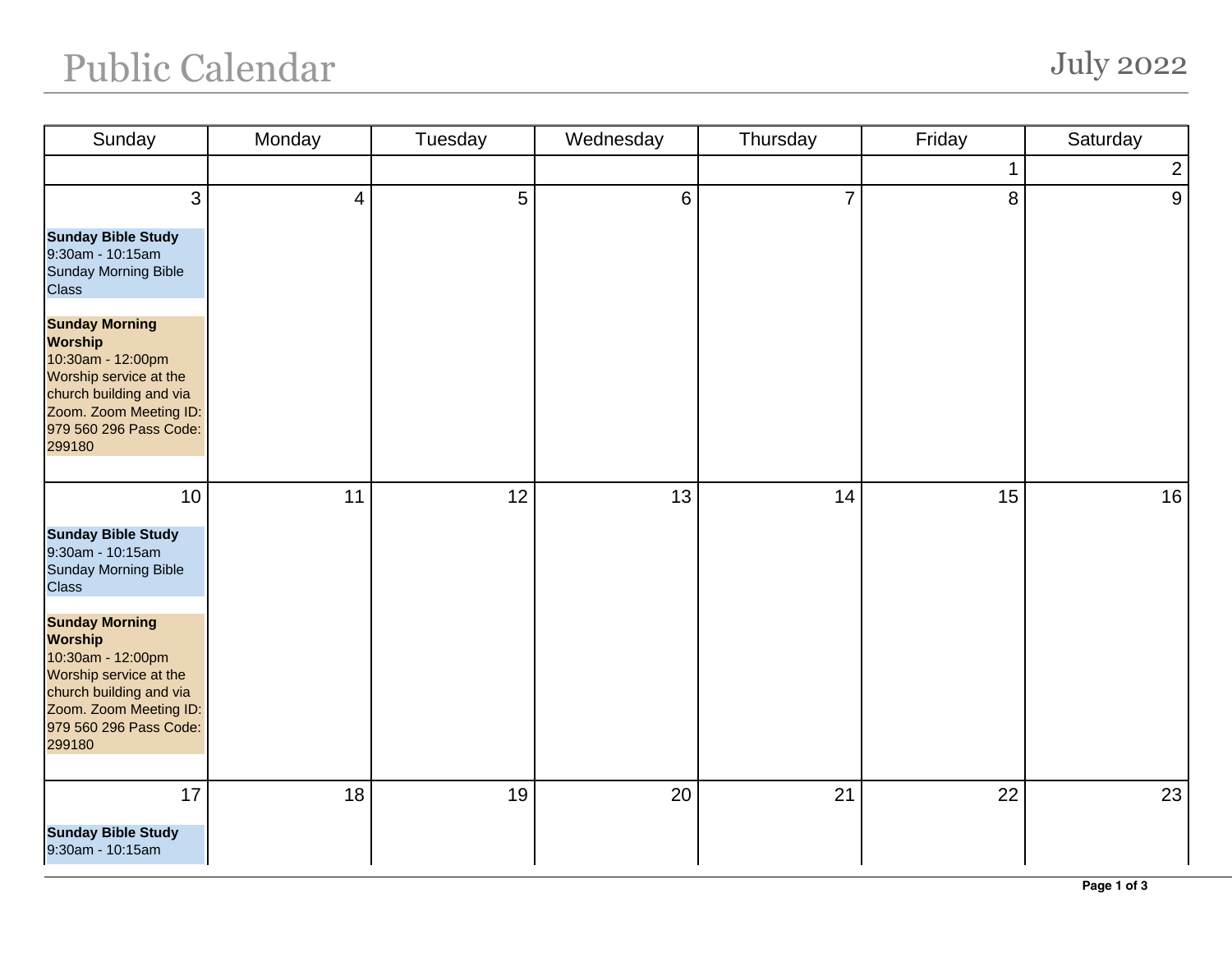| <b>Sunday Morning Bible</b><br>Class<br><b>Sunday Morning</b><br><b>Worship</b><br>10:30am - 12:00pm<br>Worship service at the<br>church building and via<br>Zoom. Zoom Meeting ID:<br>979 560 296 Pass Code:<br>299180 |    |    |    |    |    |    |
|-------------------------------------------------------------------------------------------------------------------------------------------------------------------------------------------------------------------------|----|----|----|----|----|----|
| 24<br><b>Sunday Bible Study</b><br>9:30am - 10:15am<br>Sunday Morning Bible<br><b>Class</b>                                                                                                                             | 25 | 26 | 27 | 28 | 29 | 30 |
| <b>Sunday Morning</b><br><b>Worship</b><br>10:30am - 12:00pm<br>Worship service at the<br>church building and via<br>Zoom. Zoom Meeting ID:<br>979 560 296 Pass Code:<br>299180                                         |    |    |    |    |    |    |
| 31<br><b>Sunday Bible Study</b><br>9:30am - 10:15am<br>Sunday Morning Bible<br><b>Class</b>                                                                                                                             |    |    |    |    |    |    |
| <b>Sunday Morning</b><br><b>Worship</b><br>10:30am - 12:00pm<br>Worship service at the<br>church building and via<br>Zoom. Zoom Meeting ID:<br>979 560 296 Pass Code:<br>299180                                         |    |    |    |    |    |    |